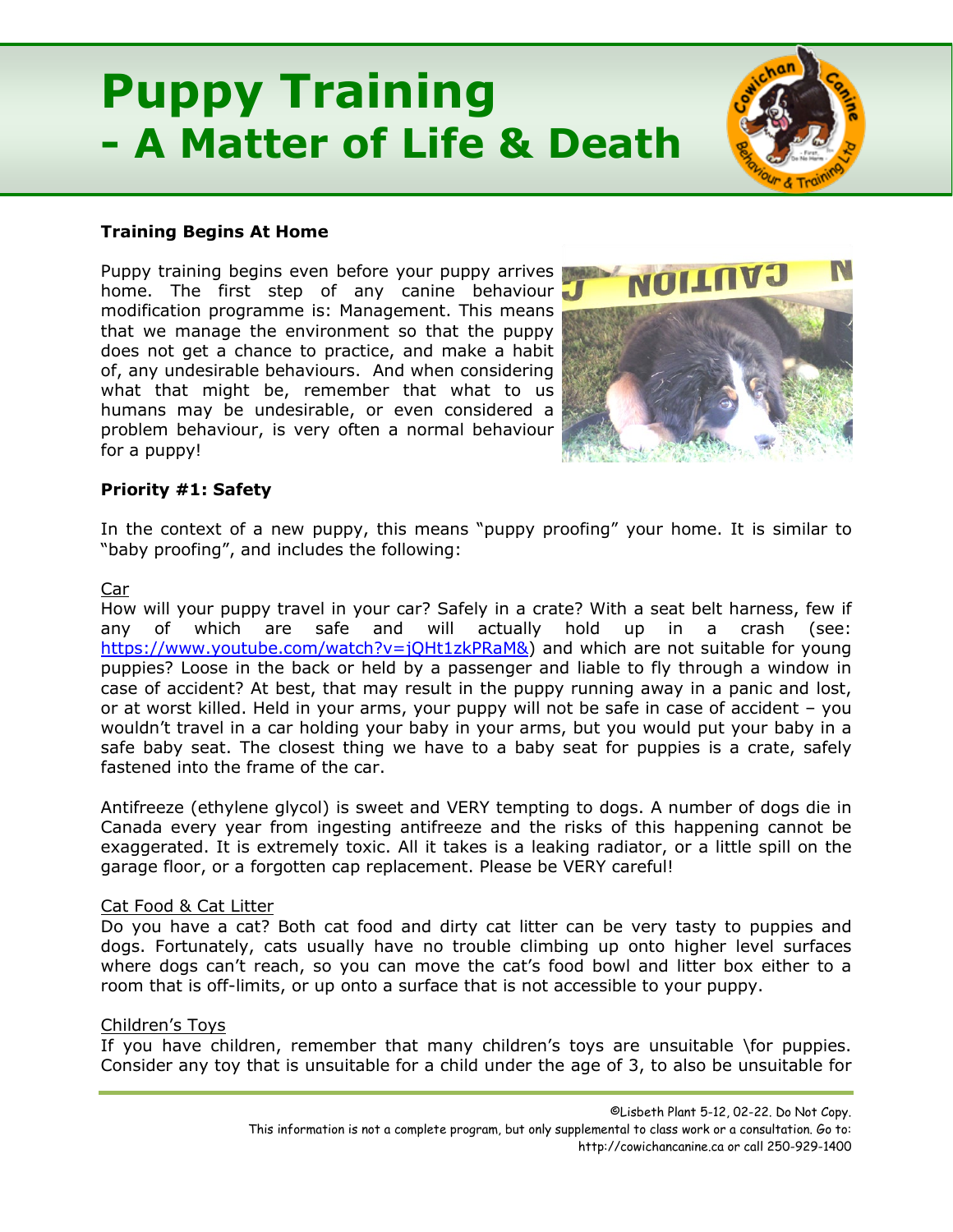a puppy. Also, anything that can possibly be chewed into pieces and swallowed, is likely to BE chewed into pieces and possibly also swallowed. - Tidy up accordingly, and keep the children's room off limits to the puppy by putting up a baby gate!

## Closets

Keep closets and cupboards closed, to prevent your puppy from accessing anything from shoes (and shoe laces) to garbage and toxic cleaning materials under the kitchen sink.

## Dog Toys

Not all dog toys are safe for all dogs. Soft toys with squeakers can be perfectly safe for a dog that wouldn't dream of chewing up his favourite teddy bear, but lethal for a determined chewer. Unlike baby toys, dog toys are not inspected and may include lead or other unhealthy substances.



## Drugs and Other Poisons

Keep medications, alcohol, household cleaning agents, chocolate, onions, avocados, raisins, grapes, mothballs and many, many other substances and items safe from your puppy. For more information, see:

<http://www.aspca.org/pet-care/poison-control/a-poison-safe-home.html>

Lay a good positive reinforcement basis for training "Mine/Take It" ("Leave It"), so that your puppy learns not to pick up anything that you drop by accident.

(This skill is taught as part of Cowichan Canine's Foundation Programme.)

## Electrical Cords

Fasten them to the wall so that little puppy teeth can not find them and make lethal chew toys out of them.



#### House Training Preparation

If you live in a house, it is a good idea to arrange for quick access to a

fenced area outside. If you live in an apartment block, it would be a good idea to have a litter tray by the door, until the puppy is old enough to physically be able to hold it from the time he feels the need to go to the bathroom, is able to get your attention, wait while you get dressed, wait for harness and leash to be put on and still hold it while being carried or walked outside to the right spot.

#### Laundry

Dirty socks and underwear, which have been close to and carry the scent of the owner's body, are particularly popular with puppies, but any items of clothing can be attractive. Anything that contains elastics can be lethal if swallowed, as it may get entangled in the intestines. Don't leave dirty laundry on the floor, but put it away in the laundry basket that has safe a lid on it.

#### Miscellaneous "Stuff"

Elastic bands, paper clips, ties, string, coins, staples, etc., are small and easily dropped and lost on the floor, and even easier to pick up and be swallowed by inquisitive puppies. They are all capable of causing serious. Always have your veterinarian's emergency phone number handy, but do everything you can to prevent you from ever having to use it.

# Neck & Spinal Injuries

A Swedish study conducted in 1994 by dog psychologist and behaviourist Anders Hallgren PhD of Sweden the "Animal Behaviour Consultants Newsletter" but now also published as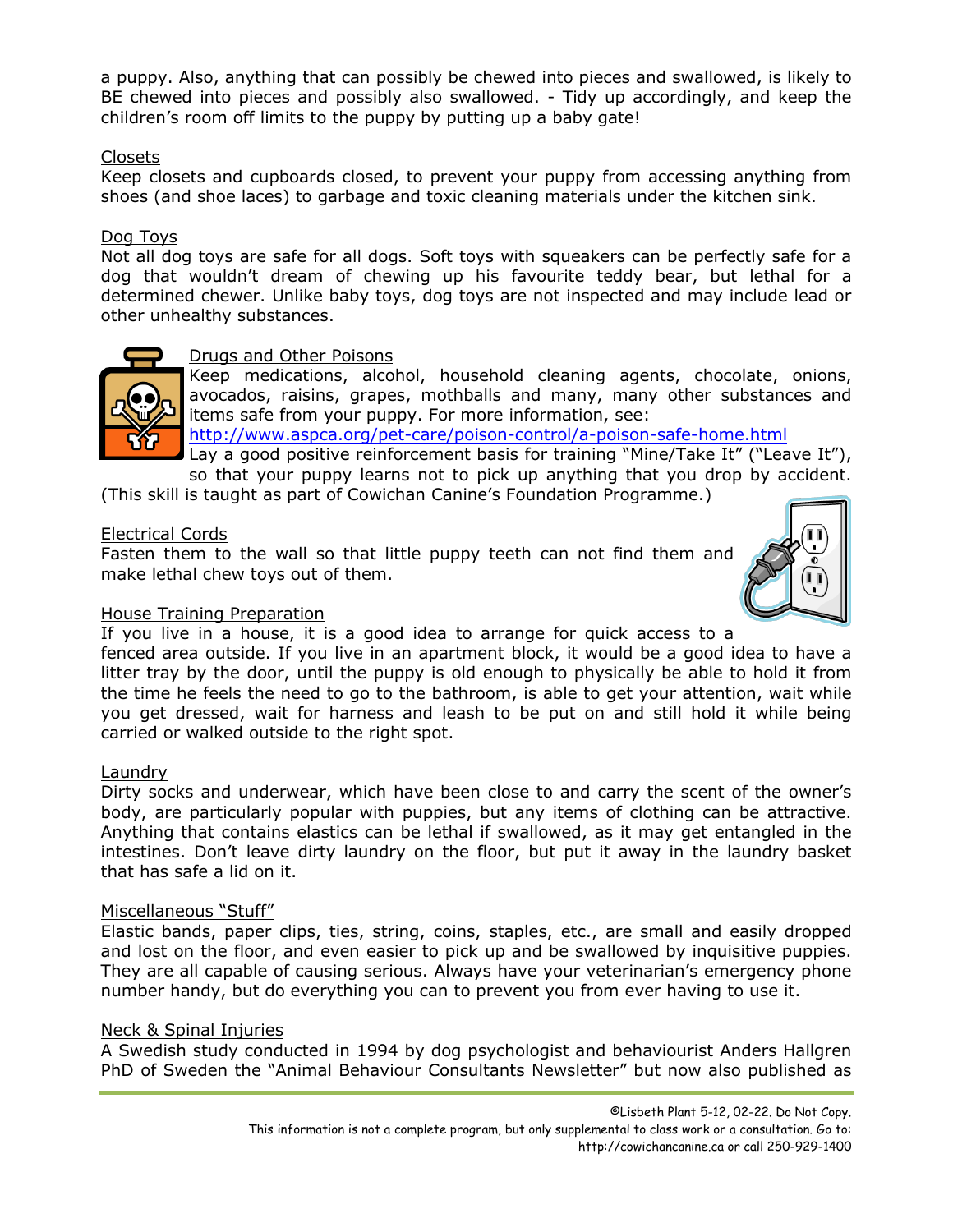an [e-book](https://www.bokus.com/bok/9789163382826/back-problems-in-dogs-underlying-causes-for-behavioral-problems/) found that:

- 63% of dogs examined had neck and spinal injuries;

- 78% of the dogs with aggression or reactivity problems had neck and spinal injuries;

- Of the dogs with neck injuries, 91% had experienced hard jerks on the leash or had been pulling on the leashes.

Consider fitting your puppy with a plain walking harness instead of a collar. This will have less impact on a growing neck and spine. Sign up for a good quality class and learn how to teach your puppy to walk politely without pulling by using positive reinforcement.





# Plants & Garden

Many house plants and garden plants are toxic to dogs. For detailed information, please see:

<http://www.aspca.org/pet-care/poison-control/plants/>

Unless you are very familiar with mushrooms, it is also a good idea to keep your yard clear of these fungi. If you use mulch in your garden, do not use cocoa mulch, as theobromine (a constituent of cocoa) is toxic to dogs.

# Stairs

If your house or apartment has stairs, you need to block them off until your puppy is old enough to negotiate them safely both up and down (discuss this with your veterinarian and with your breeder).

## Toilet Bowl

There are many jokes about dogs drinking from the toilet. Consider instead what this water may contain both as regards bacteria and toxic cleaners. Think about the size of your puppy, and whether he might drown if he decides to try to climb in to discover where those interesting smells come from. Teach everybody in your family to close the lid of the toilet after use!

# Waste Paper Baskets & Garbage Containers

Exchange uncovered waste baskets and bins for ones with lids, or even better, move them into cupboards, up on tables or otherwise out of reach of inquisitive puppies.

# **Priority #2: Socialization = Environmental Training (not just other dogs)**

Why is Puppy Socialization so important?

It has been found that during the first three to four months of puppies' lives, their sociability outweigh their fears, which means that if we expose them to **positive** encounters with new people, animals, environments and other experiences, they will learn that these things are not to be feared. This, in turn, significantly reduces the risk of behavioural problems such as fear, avoidance and/or aggression later in life, which in turn reduces the risk of the dog ending up in a situation where she may be abandoned and/or euthanized for behavioural problems.

According to the American Veterinary Society of Animal Behavior (AVSAB), behavioural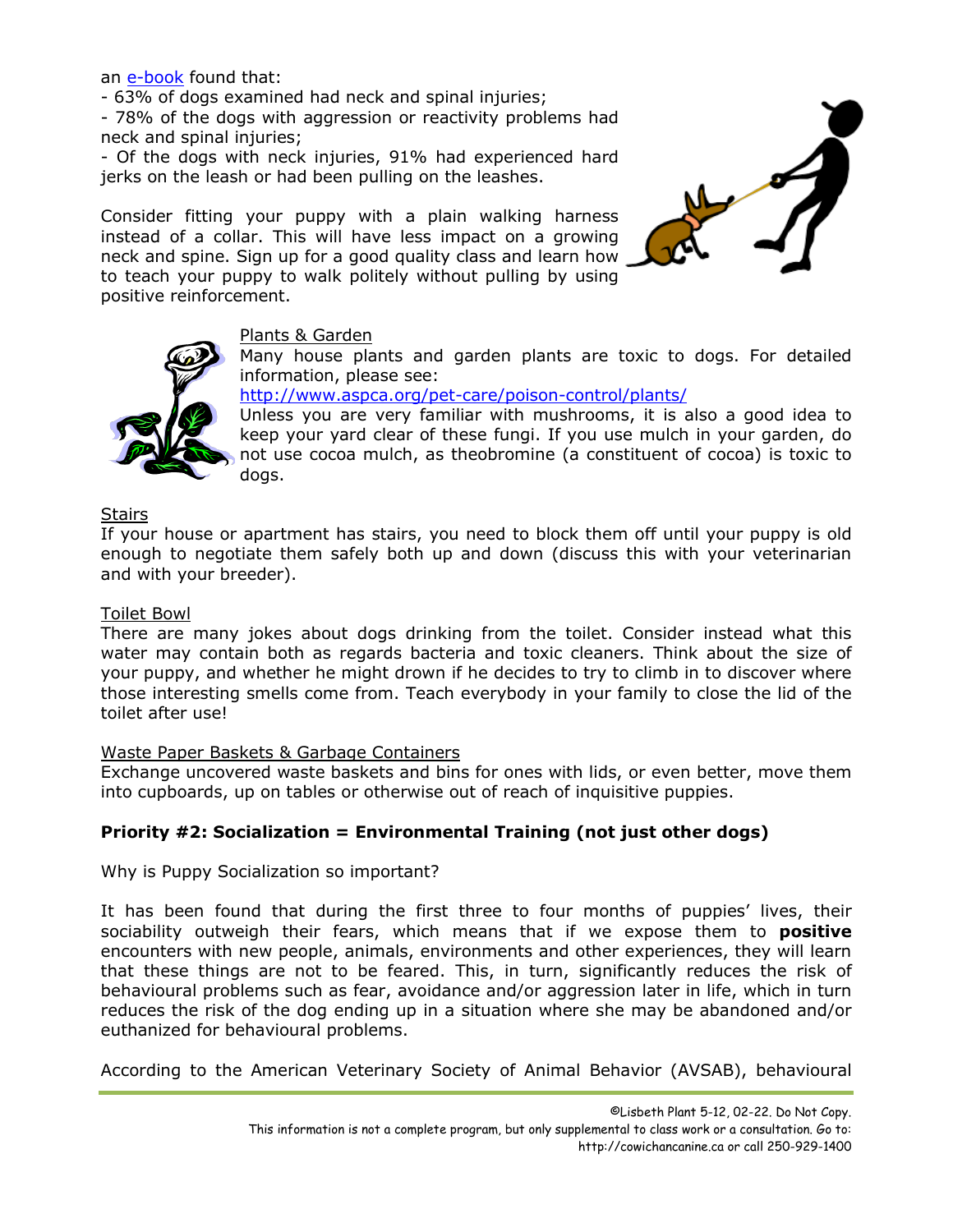issues, not infectious diseases, are the number one cause of death in dogs under three years of age.

The AVSAB has issued a document, ["AVSAB Position Statement On Puppy Socialization"](https://avsab.org/wp-content/uploads/2018/03/Puppy_Socialization_Position_Statement_Download_-_10-3-14.pdf), which is available on their website.

It says:

## *"For this reason, the American Veterinary Society of Animal Behavior believes that it should be the standard of care for puppies to receive such socialization before they are fully vaccinated."*

At a young age, the puppy still benefits from the immunity received from the mother via the colostrum. Combined with the initial, primary vaccination and appropriate standard of care, this is under normal circumstances considered to be a good enough protection that the risk of infection is likely to be less of a threat than the risks associated with the absence of proper early socialization, which may cause the dog to be abandoned or even euthanized because of the development of a serious behaviour problem.

This does **not** mean, however, that you should willy-nilly expose your young puppy to any and all unknown dogs!

What To Do:

First of all, **educate yourself** – YOU are your puppy's primary caregiver. She only has you to rely on for her safety and well being. YOU need to become your puppy's educated advocate on all issues relating to her health, safety and well being.

Don't take anything anybody says as gospel, be they a dog trainer (certified or not), the local dog park "expert", or even a veterinarian. Ask yourself:

- Does this make sense to me?
- Is this training humane?
- What is the dog learning?
- Where is the science to back up the statements made?



Secondly, **talk to your veterinarian** about your puppy's socialization, and the AVSAB's advice. Your veterinarian will have knowledge of local circumstances, such as current epidemics, that may have a bearing on how and where you should best socialize your puppy.

If you don't know any yourself, your veterinarian or your local dog trainer may be able to help you to find suitable, healthy and well cared for dogs that are safe (health- AND behaviour-wise) for your puppy to meet, to play with and to learn her doggy social skills from.

Thirdly, try to **find a safe, well run Puppy Socialization Class** in your area, where your puppy can meet safe dogs in a safe environment.

World famous dog trainer Terry Ryan says: *"Puppy class can be the best thing that happens to a puppy, or it can be the worst thing."*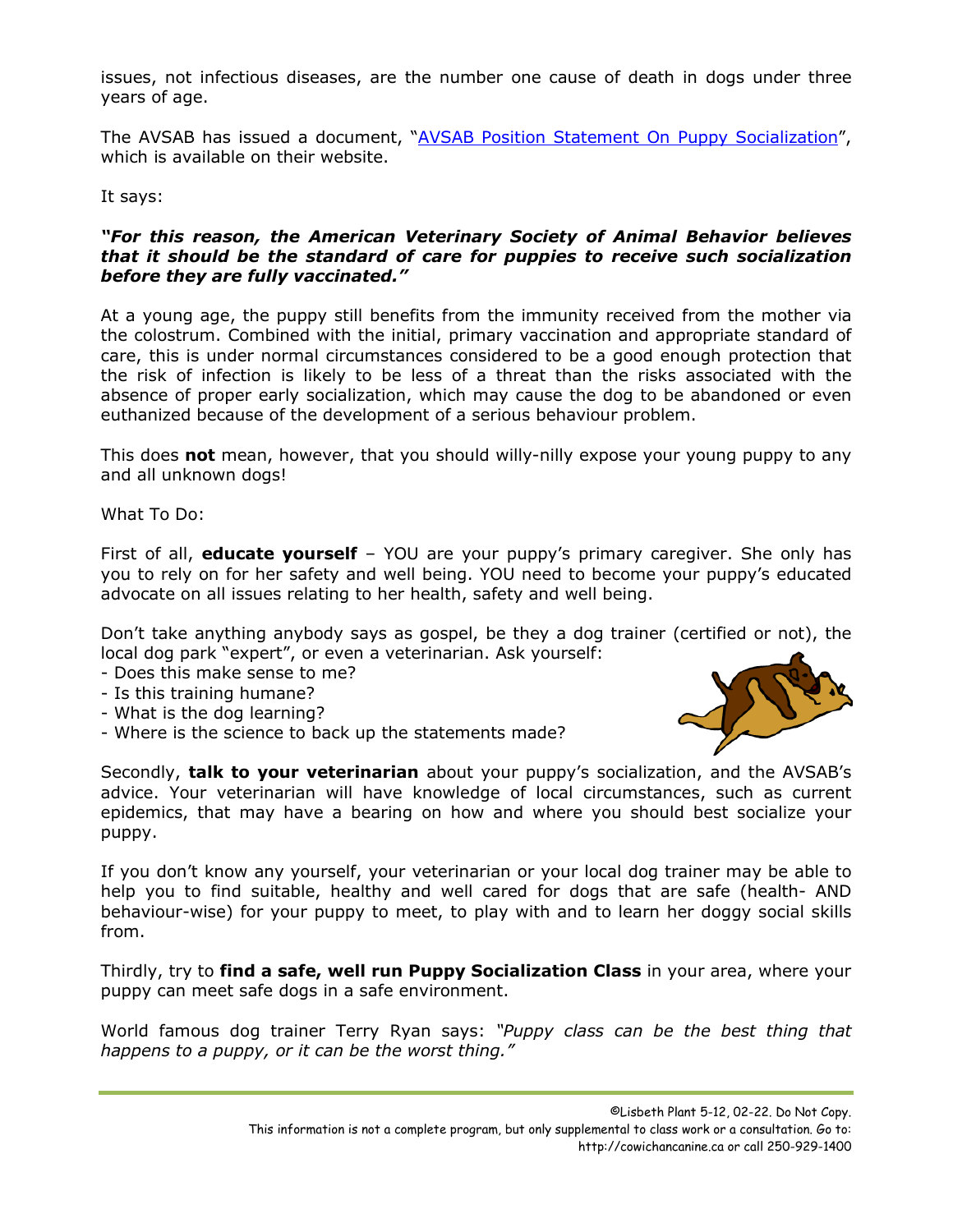- As your puppy's caregiver, it is YOUR responsibility to make sure that it is the BEST thing!

Finally, **socialize your puppy every day**. Socialization is not just about meeting a few dogs. It means to **EXPOSE YOUR PUPPY TO NOVELTIES AND NEW EXPERIENCES OF AS MANY DIFFERENT KINDS AS POSSIBLE**. Once a day, give your puppy a new, POSITIVE experience, different sights and sounds, noises, surfaces to walk on, vehicles, machinery, different environments, people in wheelchairs, with beards, with different kinds of clothing, hats, kids on skateboards



and roller blades, on bicycles and dirt bikes, running, jumping and shouting, perambulators, shopping trolleys. Invite the neighbourhood teenagers around for a hockey night & pizza party, and you will socialize your puppy to shouting teenagers! Let your puppy watch you baking, and you are likely to socialize your puppy to sudden noises, like dropped baking pans, strange smells, ringing egg timers, etc. Invite a few neighbourhood girls over to help, and you may have a big mess to clean up, but your puppy gets trained!



Do not forget to socialize your puppy to your veterinarian's office! Don't just go there for shots and poking and prodding! Every day, as you're out socializing your puppy, drop in for a minute or two and ask the receptionist to give your puppy a cookie! Going to the vets office should be fun!

# **Be sure that you DO NOT SCARE YOUR PUPPY during his environmental training. Expose him in a positive way to different stimuli; sights, sounds, smells, people, dogs, etc.**

If your puppy or dog does have a fright, don't make a big deal out of it, don't react fearfully yourself. Comfort your puppy and remove him from the situation. Your puppy should then be re-exposed to the situation "below threshold", i.e. from so far away or with such a small stimulation that he doesn't react fearfully at all. Reward your puppy for "being brave", and over time and with many repetitions, slowly increase the level of stimulus until the puppy is no longer worried – learn to read your dog's body language to assess this, and remember that those low tail wags do not mean "happy". Such a "counter conditioning" programme should be implemented with the aid of a qualified behaviour consultant.

# **Priority #3: Bite Inhibition**

Bite inhibition is one of the most important skills for your puppy to learn. According to Dr Ian Dunbar, bite inhibition must be acquired during puppyhood. It is a fail-safe mechanism to prevent full-force bites that can cause serious injury. Just like we humans react with defensive gestures, using our arms and hands when we are taken by surprise, so do dogs react



defensively with their mouths (having to use their hands and arms to walk on!). Thus, bite inhibition is a necessary skill in order to avoid unintentional injury.

Puppies learn bite inhibition when they play-fight with each other. If one puppy bites too hard, the injured puppy will yelp and stop playing. After a little while, play resumes with better care – the offending puppy is learning to be careful and control his strength in order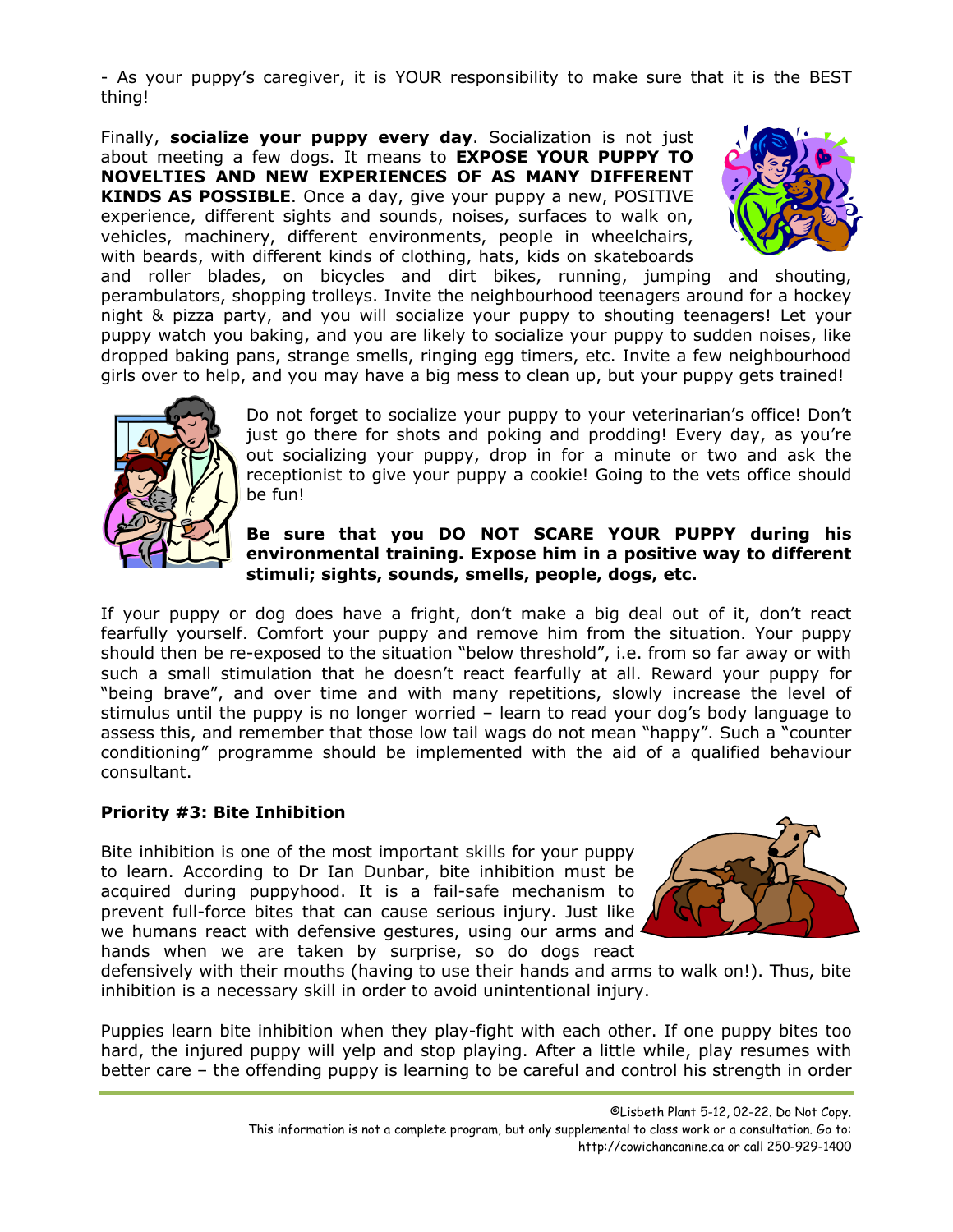for the game to continue.

Like with any other behaviour, the puppy needs to learn it in different circumstances, playing with different puppies, dogs and people, before he "generalizes" his learning. Be patient. When your puppy is mouthing you too hard during play, pull away for a second and then start playing again. Expect to be bitten again, pull away, and then start playing again. Repeat over and over until your puppy gets the message. Be patient. So long as you are patient and consistent, puppy should soon learn that the fun stops if he isn't careful.

Prevention is better than cure: If you need to handle him, but he wants to nibble on your hands, start by giving him a chewie or a licky-mat, and then you can handle him while his teeth are busy elsewhere!

Avoid physical or confrontational techniques such as scruff shakes, pinning the puppy, slapping its nose, squeezing his muzzle or putting fingers down the puppy's throat. These reactions are ill-advised and often cause much more serious problems. like hand-shyness or fear of handling. Puppy nipping has nothing to do with "dominance", which is often quoted as misguided justifications for these harsh techniques. See:<https://avsab.org/resources/position-statements/>

# **Priority #4: Housetraining**

Dogs are naturally clean animals. As tiny puppies, their mother would keep the puppies clean, and once they start learning to control their bodily functions, they will instinctively wobble away from their eating and sleeping area to a separate toilet area. This natural behaviour stands us in good stead when we want to housetrain our puppies; by observing our puppy's behaviour, we can learn to spot when he starts to walk away and sniff the floor and we can then quickly scoop him up and go outside to show him the correct spot.

At 8 weeks old and for a month or two thereafter, accidents will still happen as the puppy's mental and physical abilities are still immature. The puppy is often taken by surprise; while playing or otherwise being distracted, he may not realize that he has to go until it is already happening! Therefore, it is up to you to manage the puppy's bathroom routine in order to minimize accidents.

As the puppy is not yet capable of controlling his bathroom needs at all times, we need to help. The basic advice for this is:

1) Take the puppy out whenever there is a change in activity, such as immediately after

eating or drinking sleeping playing

- 2) Keep an eye on the puppy at all times, and when you see him sniffing the floor as if looking for the "right spot", take him outside.
- 3) When you are busy and cannot keep an eye on the puppy, first take him outside to potty and then confine him to a small, safe area, such as a crate or an ex-pen.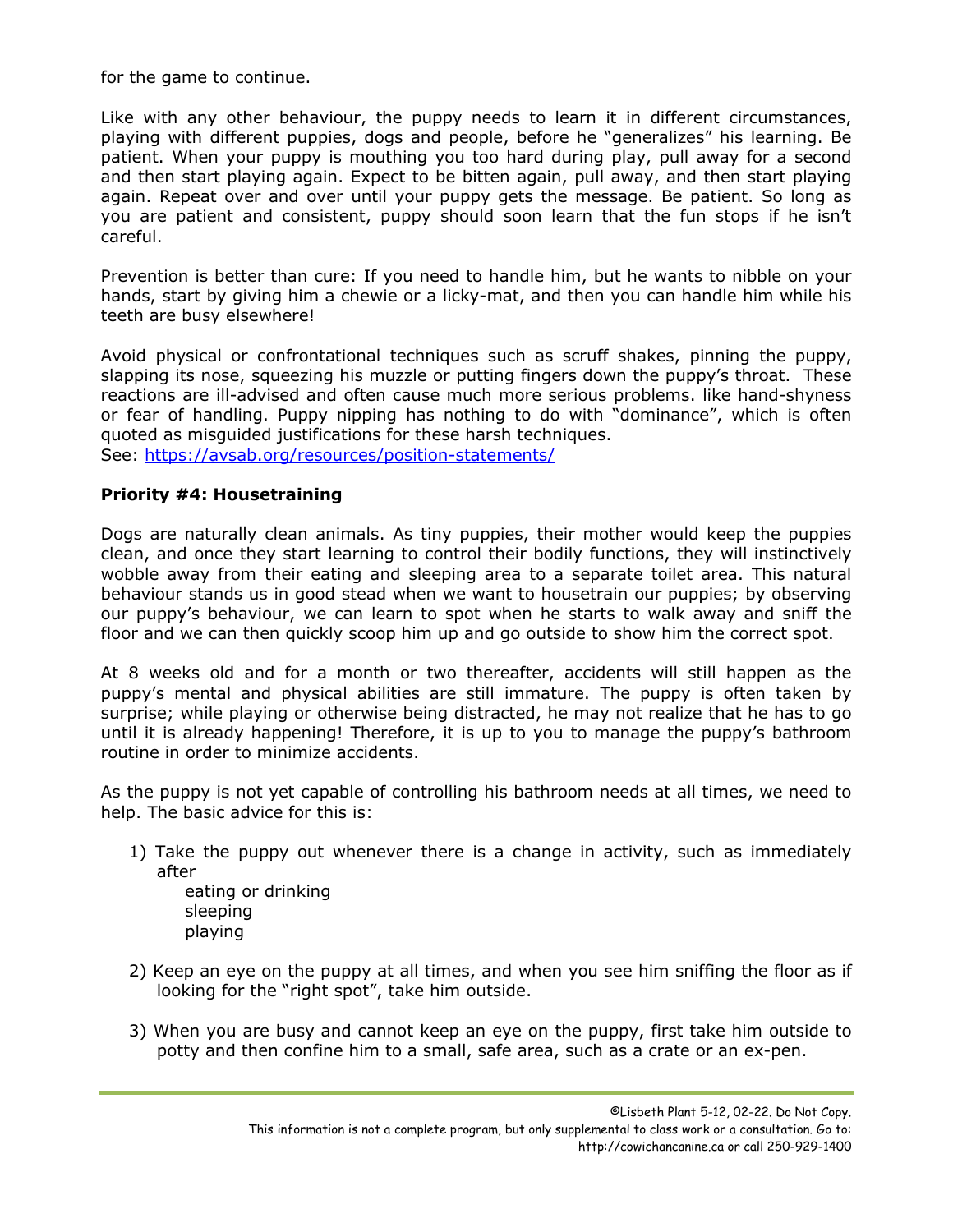Every time your puppy successfully goes to the bathroom outside, reward him immediately after finishing by telling him in a happy voice how happy you are that he went in the right spot, that you have the cleverest puppy in the world, and give him a treat or, even better, enjoy a short play session outside. Be careful not to associate going to the bathroom with immediately going back inside again and be bored!

With positive reinforcement associated with going to the bathroom outside, as soon as your puppy is physically and mentally mature enough (and this can vary greatly between individuals), he will want to do everything it his power to go to the bathroom in the right spot to earn your praise and rewards. That's all it takes.

When the puppy has an accident in the house, you may sigh or even swear at yourself (or even take the fabled rolled-up newspaper and beat *yourself* over the head with it!) for not keeping a better lookout on your puppy, but DO NOT punish your puppy. Punishment serves no purpose and will not teach your puppy anything but that you can be very unpleasant and dangerous. The puppy is unlikely to be able to associate the punishment with his act of going to the bathroom. If punished, he may well associate the punishment with you and decide that you are best avoided. Then, he may well go to the bathroom behind the sofa instead…

# **Priority #5: Crate Training**

We all need to have our own private little place, such as a bedroom, a hobby room, or a study, where we can be "off duty" and just relax or do our favourite things. This is true for the puppy, too. Dogs love dens, and therefore a crate is ideal. Place it in a corner, in a quiet room that is always accessible to the dog and out of the general hustle and bustle of the family.

Hard crates come in plastic or metal (wire). The plastic airline crates give the dog more privacy and keeps out draft, but you can achieve the same with a wire crate by putting a towel over it, to make it darker and more den-like.

Soft crates come in fabric, like nylon (mesh). These are best used as temporary solutions when you are away from home. They are often used by dog sport enthusiasts at shows and trials, as they are lightweight and collapsible. They are not suitable for permanent use, and certainly not for puppies or untrained dogs, as they are not escape proof. The same goes for ex-pens.

The crate should be large enough that the adult dog can comfortably stand up, lie down and turn around without restriction.

The purpose of the crate is to keep the puppy safe from his own adventurous spirit when you are unable to supervise him, and this can include house-training. For example, whenever the phone rings, and before you settle down for a half-hour chat, wouldn't it be so much safer for the puppy to be in the crate with a safe chew toy or a stuffed Kong, and much more relaxing for you and your friend on the phone, too? So, ask your friend if you can call back in a few minutes, after you have put puppy in the crate with his entertainment. The same goes for when you are having your morning shower, cooking dinner, eating, etc. So long as you don't use it as such, being in the crate is not a punishment, but a way to manage your supervision and to keep your puppy safe. When the puppy is NOT in the crate, you need to supervise and give your puppy quality time.